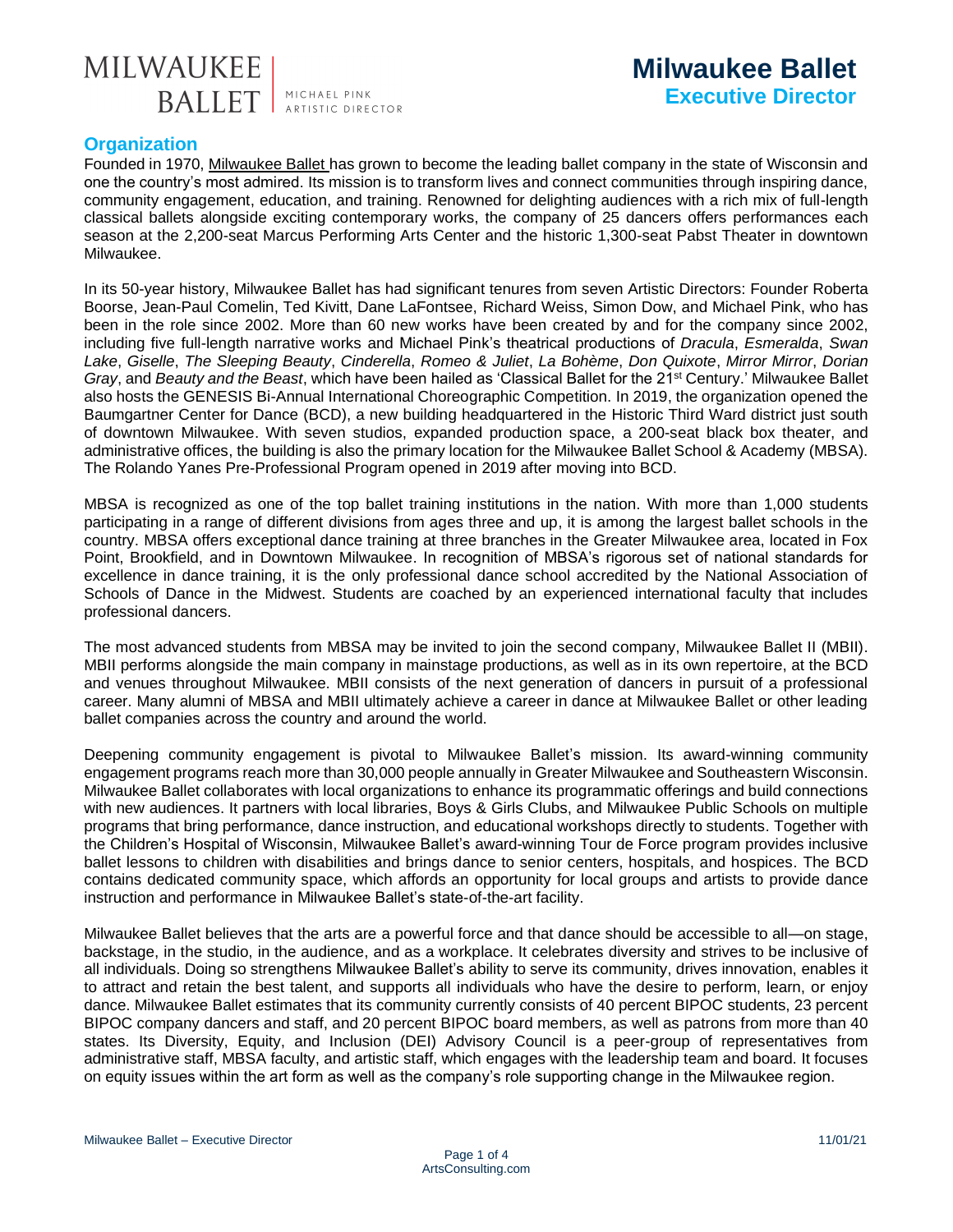The organization presents a sensory-friendly performance of *The Nutcracker* each year for neurodiverse families. Its student matinees feature full-scale ballets, including live music, to local schools. Through its partnership with the United Performing Arts Fund, Milwaukee Ballet provides free tickets to community groups such as the Ronald McDonald House and Big Brothers Big Sisters of Metro Milwaukee.

Milwaukee Ballet is governed by a 27-member board of directors, comprised of business and community leaders from across the city and led by Board Chair and President Jan Pirozzolo-Mellowes. There are 31 artistic and administrative staff members in a variety of areas that support the organizational mission, vision, and values. For the fiscal year ending July 2022, total operating revenue is expected to be \$7 million, with approximately \$4 million from performance, school, and other income, as well as \$2.7 million from contributions and grants.

### **Community**

Wisconsin's largest city, Milwaukee is a diverse and vibrant community along the southwest shores of Lake Michigan. The name 'Milwaukee' is derived from an Algonquian word 'Millioke,' meaning 'good land,' and from a Potawatomi word 'Minwaking' meaning 'gathering place by the waters.' Today, members of 11 native Wisconsin tribes still call Milwaukee home. The city sits on traditional Potawatomi, Ho-Chunk, and Menominee homeland and the people of Wisconsin's sovereign Anishinaabe, Ho-Chunk, Menominee, Oneida, and Mohican nations remain present. The city's climate is typical of the Midwest, with four distinct seasons.

Incorporated in 1846, Milwaukee is home to nearly 600,000 residents today. The larger seven-county region boasts a population of just over two million. Known as a 'big city of little neighborhoods,' German immigration in the 19<sup>th</sup> century brought a sense of community and cultural traditions that are still present in this midwestern city. Milwaukee's East Side, Historic Third Ward, and Bay View are just a few of its great locales, each with its own unique personality. Offering rich cultural diversity with mixed-use areas that are simultaneously historic and hip, the region attracts young professionals and families. The city's park system is ranked among the top 30 in the United States by the Trust for Public Land, with 90 percent of city's residents living within a 10-minute walk to a park. The population is 44 percent white, 39 percent Black or African American, 4 percent Asian, and 19 percent Hispanic with a median age of 31.3 years.

Milwaukee's robust economy ranked in the top 20 on *MarketWatch*'s 50 best United States metropolitan areas for business. The city was also named one of the 25 best places for doing business by *Inc*. magazine. Seven Fortune 500 companies are headquartered in the region, including Northwestern Mutual, ManpowerGroup, Kohl's, and Harley-Davidson. Higher education institutions based in the city include the University of Wisconsin-Milwaukee, Marquette University, and Milwaukee Institute of Art & Design. The Medical College of Wisconsin, Children's Wisconsin – Milwaukee Hospital, and Froedtert teaching hospital provide exemplary care, research, and training. Milwaukee Public Schools serve more than 75,000 students in over 150 K-12 neighborhood, specialty, and charter schools. Milwaukee also offers extensive options for public transportation, including streetcar, bus, and commuter rail networks. A sporting destination, the MLB Brewers, NFL Green Bay Packers, and 2021 NBA World Champion Bucks call the region home.

Milwaukee Ballet is part of a vibrant arts and culture community that includes Milwaukee Art Museum, Milwaukee Symphony Orchestra, Milwaukee Repertory Theatre, Skylight Music Theatre, Milwaukee Public Museum, Marcus Performing Arts Center, Florentine Opera, Villa Terrace Decorative Arts Museum, and Black Arts MKE. Milwaukee Youth Arts Center houses the biggest children's theater company (First Stage) and youth symphony orchestra (Milwaukee Youth Symphony Orchestra) in the nation. Supporting this vibrant and diverse arts scene is the United Performing Arts Fund, which was established in 1967 to raise funds collectively for the performing arts sector. Milwaukee's Summerfest, recognized as the world's largest music festival, hosts more than 1,000 performances by major artists, emerging talent, and local favorites on 11 stages. SummerFest attracts more than 750,000 fans to Henry Maier Festival Park, which also hosts multiple cultural festivals throughout the year. including Milwaukee Irish Fest, Milwaukee Dragon Boat Festival, Mexican Fiesta, Hunting Moon Pow Wow, German Fest Milwaukee, Festa Italiana, and more. The city's vibrant food and drink scene features many modern craft breweries that maintain the city's historic and cultural ties to beer, including Oktoberfest in Heidelberg Park at the Bavarian Bierhaus, which has been celebrated for more than 60 years.

Sources: visitmilwaukee.com, choosemilwaukee.com, bestplaces.net, census.gov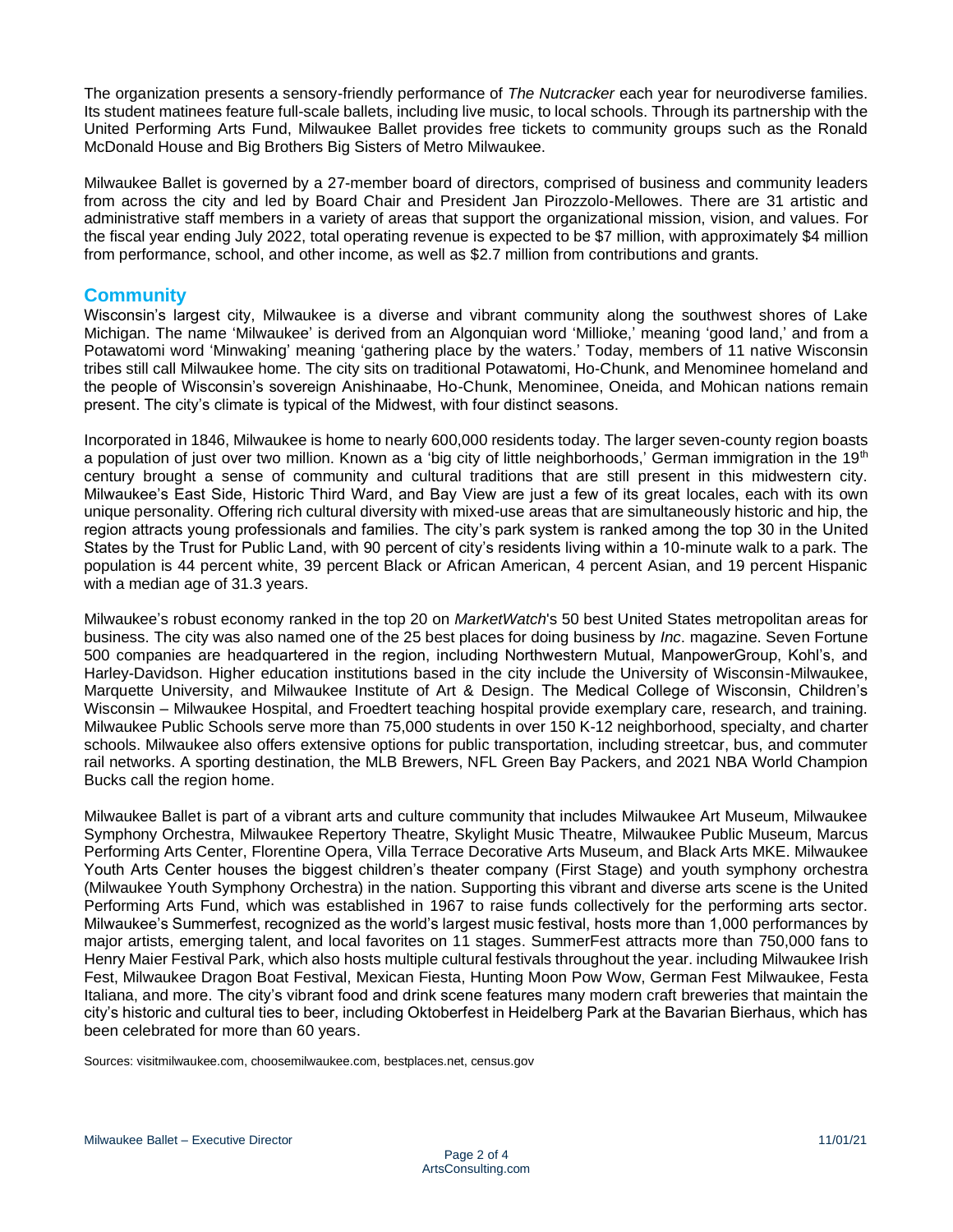## **Position Summary**

Reporting to and collaborating with the board of directors in a shared leadership model with the Artistic Director, the Executive Director will provide strategic and financial expertise to Milwaukee Ballet, MBII, and MBSA. Focused on advancing its mission, vision, and values, this individual will oversee all ofthe company's business functions, guiding the organization into its next phase of growth. With a particular focus on raising contributed revenue and increasing earned income, the Executive Director will engage the board and senior management team to ensure equity, diversity, inclusion, and access initiatives are at the center of all decisions. As an active spokesperson for the organization within the local and national community, the Executive Director and Artistic Director will work in tandem to develop partnerships with other arts and civic institutions, as well as cultivate relationships with funders and other philanthropic supporters. The Executive Director will exemplify and facilitate a culture where everyone feels valued, respected, and supported.

# **Role and Responsibilities**

### **Strategic and Operational Leadership**

- Actively partner with the Artistic Director to ensure that executive and financial decisions are made in alignment with the organization's mission and artistic vision and are embedded in the ongoing viability of the organization.
- Spearhead conversations and lead measurable action plans with the senior management team to inspire a thoughtful, realistic, and mission-aligned strategic plan and organizational direction.
- Build and implement annual balanced budgets that accurately display and align with the organization's mission,  $\blacksquare$ available and projected funds, and strategic vision to ensure financial stability and growth.
- Monitor and ensure timely, accurate, and compliant filings of mandated finance and human resources audits and reports.
- Collaborate with department leaders from all parts of the organization to responsibly manage costing, financial accountability, and reporting.
- Support the marketing department to elevate branding, sales, and communication strategies to enhance earned ticket sales, school enrollment, and other forms of earned income while raising the organization's profile.
- Oversee the human resources function to include the full employee life cycle and employee benefits.
- Embrace other strategic and operational leadership roles as needed.

#### **Community Engagement and Revenue Enhancement**

- Foster and build relationships with arts alliance groups, including the organization's major funders, as well as the Marcus Center for the Performing Arts, Wisconsin Arts Board, and other organizations.
- Act as a visible spokesperson and advocate for Milwaukee Ballet, engaging with donors, audience members, members of the community, and other stakeholders.
- Partner with the Development Director to serve as the driving force for targeted contributed revenue goals, including the annual fund, major gift solicitation, corporate sponsorships, and other development efforts that result in increased financial stability and sustainability.
- Identify and develop untapped relationships that amplify the organizational profile, provide funding for the organization to include scholarships for MBSA, and support initiatives for improving facilities.
- Embrace other community engagement and revenue enhancement roles as needed.

#### **Board Governance and Organizational Effectiveness**

- Form a deep working relationship with the board of directors to support existing members, recruit new members, and advance targeted fundraising efforts that also meet equity, diversity, inclusion, and access goals.
- Collaborate with board committees to encourage and support active board participation and impactful committee results.
- Foster a positive culture of inclusivity, diversity, equity, access, and belonging that purposefully welcomes underheard voices, creates safe new spaces for conversation, and enhances cooperation in unified decision making.
- Lead, organize, mentor, and develop administrative staff by facilitating professional development opportunities and demonstrating a sense of transparency, trust, purpose, and direction
- Create an actionable and measurable plan to digitize processes and augment effectiveness of human, financial, and technological resources.
- Embrace other board governance and organizational effectiveness roles as needed.